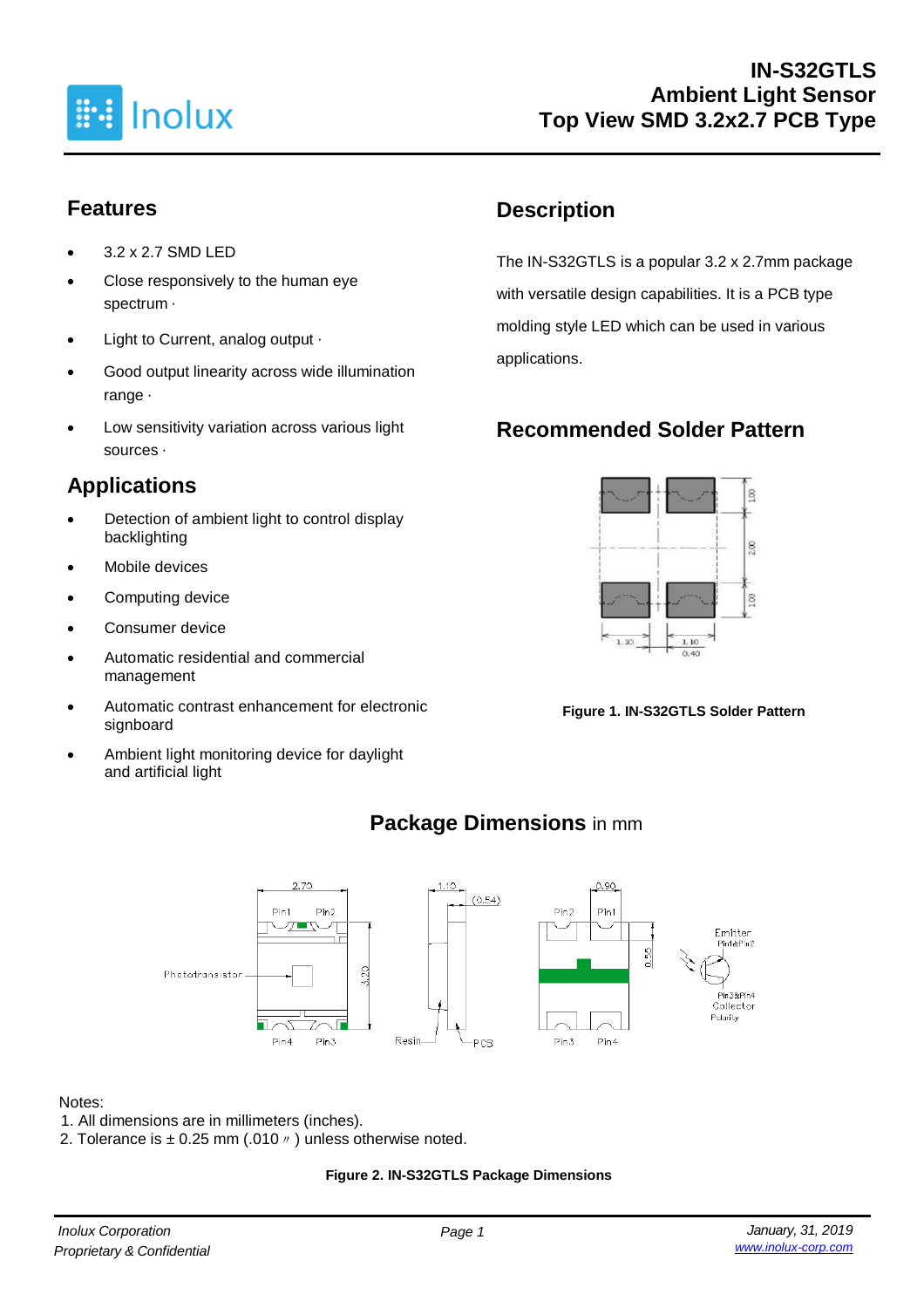

#### **IN-S32GTLS Ambient Light Sensor Top View SMD 3.2x2.7 PCB Type**

## **Converting Photocurrent to Voltage**



#### **Notes:**

- 1. The output voltage (Vout) is the product of photocurrent (IPH) and loading resistor (RL)
- 2. A right loading resistor shall be chosen to meet the requirement of maximum ambient light,

and output saturation voltage:

Vout(max.) = IPH(max.)  $\times$  RL  $\leq$  Vout(saturation) = Vcc - 0.4V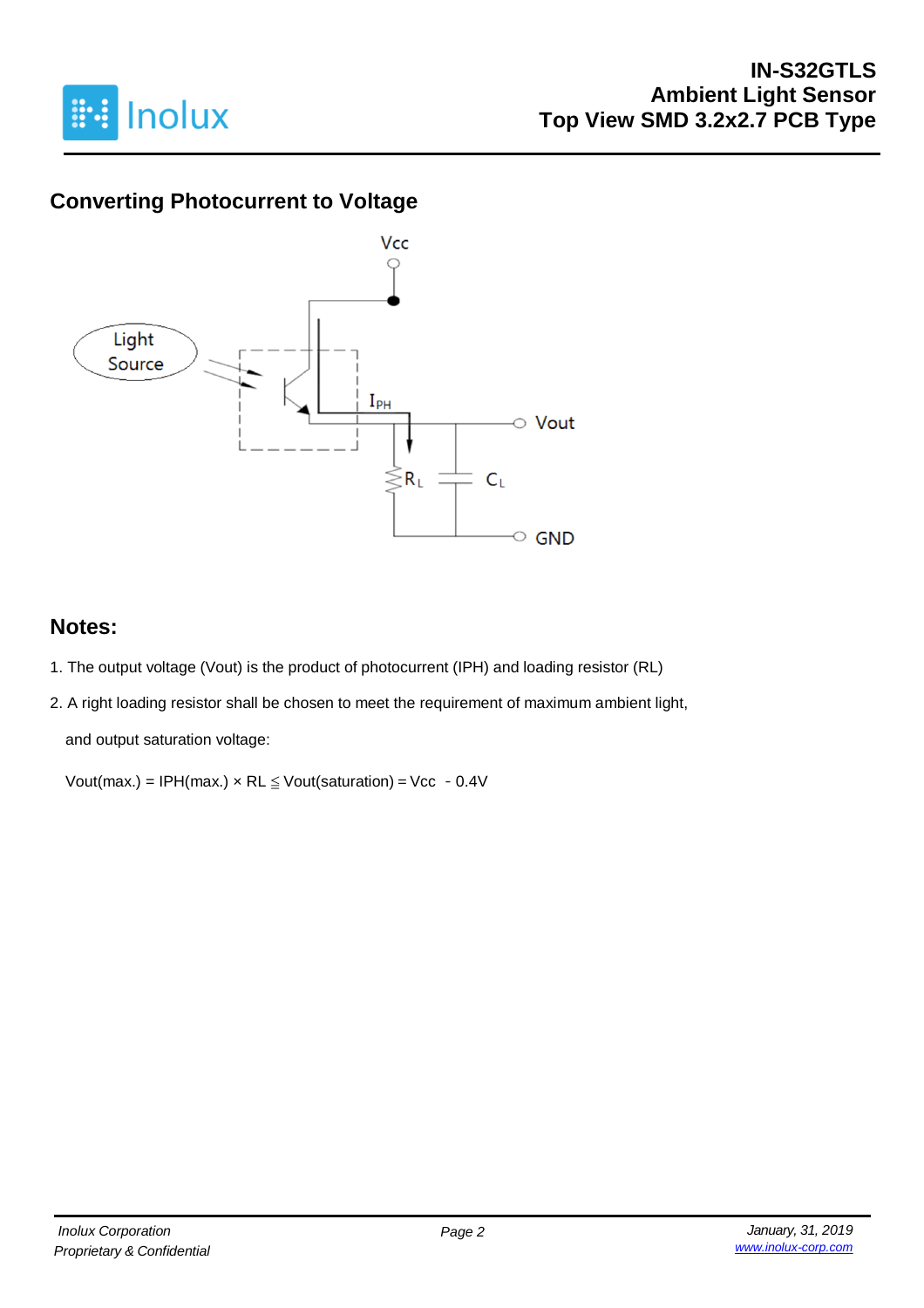

# **Absolute Maximum Rating at 25<sup>o</sup>C**

| Symbol       | <b>Parameters</b>                   | <b>Ratings</b> | <b>Units</b> | <b>Notes</b> |
|--------------|-------------------------------------|----------------|--------------|--------------|
| <b>BVCEO</b> | Collector-Emitter Breakdown Voltage | 60             | V            |              |
| <b>BVECO</b> | Emitter-Collector Breakdown Voltage | 4              | V            | ົ            |
| Topr         | <b>Operating Temperature</b>        | $-40-+85$      | °C           |              |
| Tstg         | Storage Temperature                 | $-40 - +100$   | °C           |              |
| Tsol         | <b>Soldering Temperature</b>        | 260            | ℃            | 3            |

#### **Notes**

- 1. Test conditions: IC=100μA, Ev=0 Lx.
- 2. Test conditions: IE=100μA, Ev=0 Lx.
- 3. Soldering time≦5 seconds.

#### **ESD Precaution**

ATTENTION: Electrostatic Discharge (ESD) protection



The symbol above denotes that ESD precaution is needed. ESD protection for GaP and AlGaAs based chips is necessary even though they are relatively safe in the presence of low static-electric discharge. Parts built with AlInGaP, GaN, or/and InGaN based chips are STATIC SENSITIVE devices. ESD precaution must be taken during design and assembly.

If manual work or processing is needed, please ensure the device is adequately protected from ESD during the process.

Please be advised that normal static precautions should be taken in the handling and assembly of this device to prevent damage or degradation which may be induced by electrostatic discharge (ESD).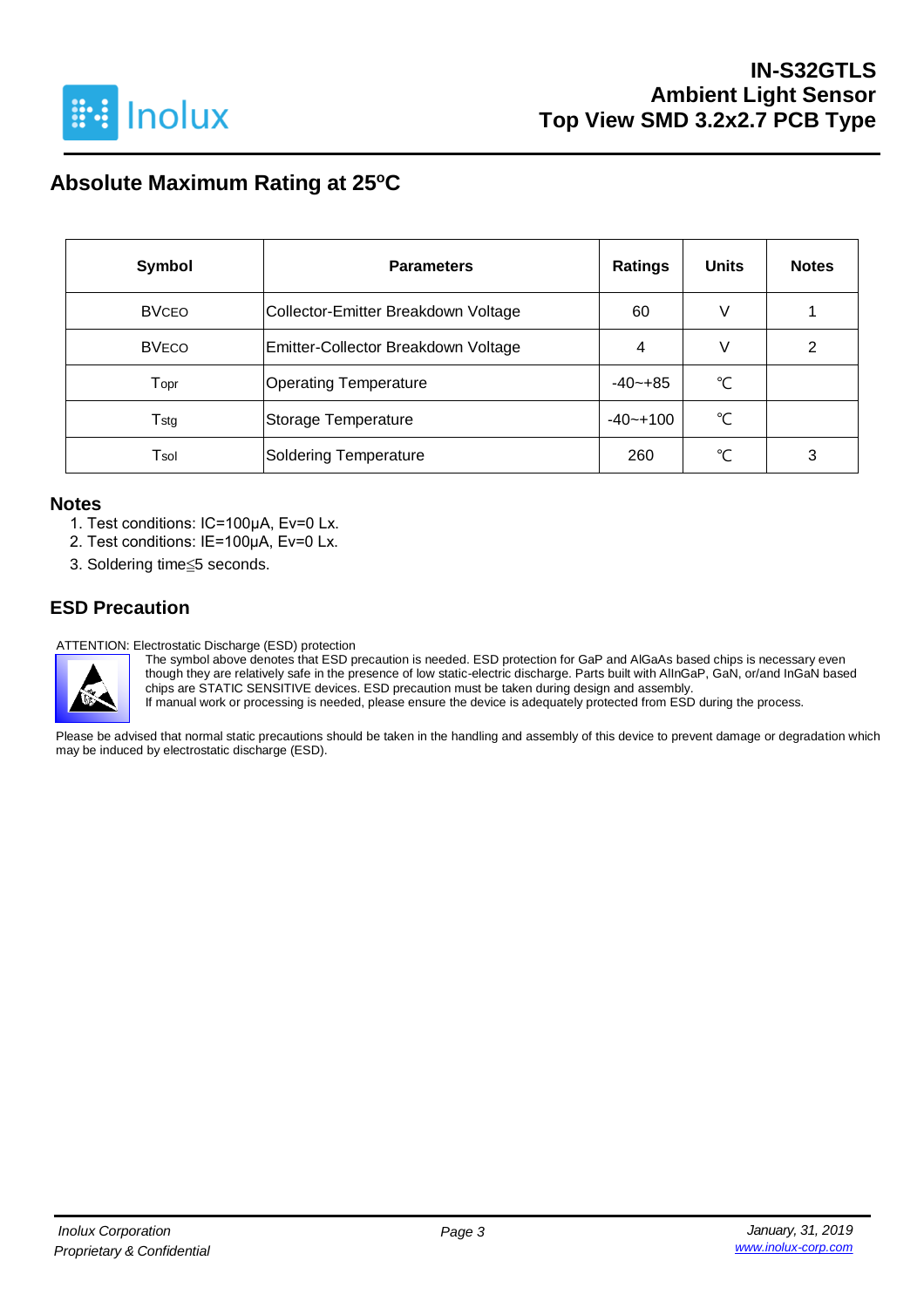

# **Electro-Optical Characteristics**

| Symbol           | <b>Parameters</b>                              | <b>Test</b><br>conditions                | Min                          | <b>Typ</b>               | <b>Max</b> | <b>Units</b> | <b>Notes</b>   |
|------------------|------------------------------------------------|------------------------------------------|------------------------------|--------------------------|------------|--------------|----------------|
| λD               | Rang Of Spectral Bandwidth                     |                                          | 390                          | $\blacksquare$           | 700        | nm           |                |
| λP               | Wavelength Of Peak<br>Sensitivity              |                                          | $\overline{\phantom{a}}$     | 630                      |            | nm           |                |
| <b>BVCEO</b>     | Collector-Emitter Breakdown<br>Voltage         | $lc=100\mu A$<br>$Ev=0$ Lx               | 60                           |                          |            | $\vee$       |                |
| <b>BVECO</b>     | Emitter-Collector Breakdown<br>Voltage         | $IE=100Ma$<br>$Ev=0$ Lx                  | 4                            |                          |            | $\vee$       |                |
| VCE(sat)         | <b>Collector-Emitter Saturation</b><br>Voltage | $lc = 2mA$<br>Ev=1000 Lx                 | $\qquad \qquad \blacksquare$ | $\blacksquare$           | 0.4        | $\vee$       |                |
| <b>ICEO</b>      | <b>Collector Dark Current</b>                  | $VCE=10V$<br>$Ev=0$ Lx                   | -                            | $\overline{\phantom{a}}$ | 100        | nA           |                |
| IPH <sub>1</sub> | Light Current (1)                              | $VCE=5V$ ,<br>$Ev=100$ Lx                | 5                            | 30                       |            | μA           | 1              |
| IPH2             | Light Current (2)                              | $VCE=5V$ ,<br>Ev=1000 Lx                 | 50                           | 300                      |            | μA           | 1              |
| IPH <sub>3</sub> | Light Current (3)                              | $VCE=5V$ ,<br>Ev=1000 Lx                 | 150                          | 620                      |            | μA           | $\overline{2}$ |
| IPH <sub>4</sub> | Light Current (4)                              | $VCE=5V$ ,<br>Ev=1000 Lx                 | 150                          | 790                      |            | μA           | 3              |
| Vo               | <b>Saturation Output Voltage</b>               | $Vcc=5V,$<br>$Ev = 1000$ Lx,<br>$RL=75K$ | 4.5                          | 4.6                      |            | $\vee$       |                |

#### **Notes**

1. White LED light (Color Temperature = 6500K) is used as light source.

2. Illuminance by CIE standard illuminant-A / 2856K, incandescent lamp.

3. Sunlight (Color Temperature = 4600K) is used as light source.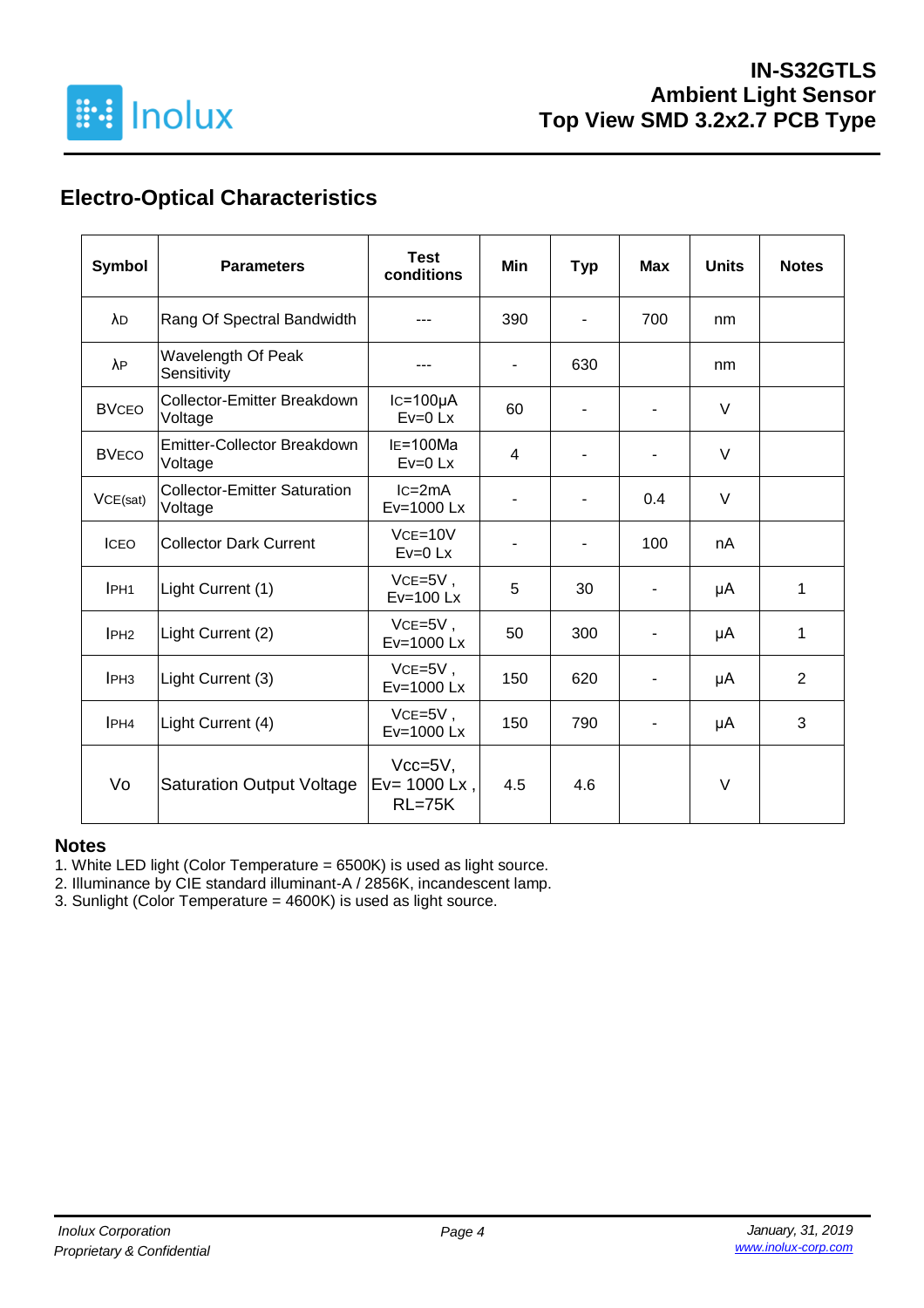

### **IN-S32GTLS Ambient Light Sensor Top View SMD 3.2x2.7 PCB Type**

## **Typical Characteristic Curves**

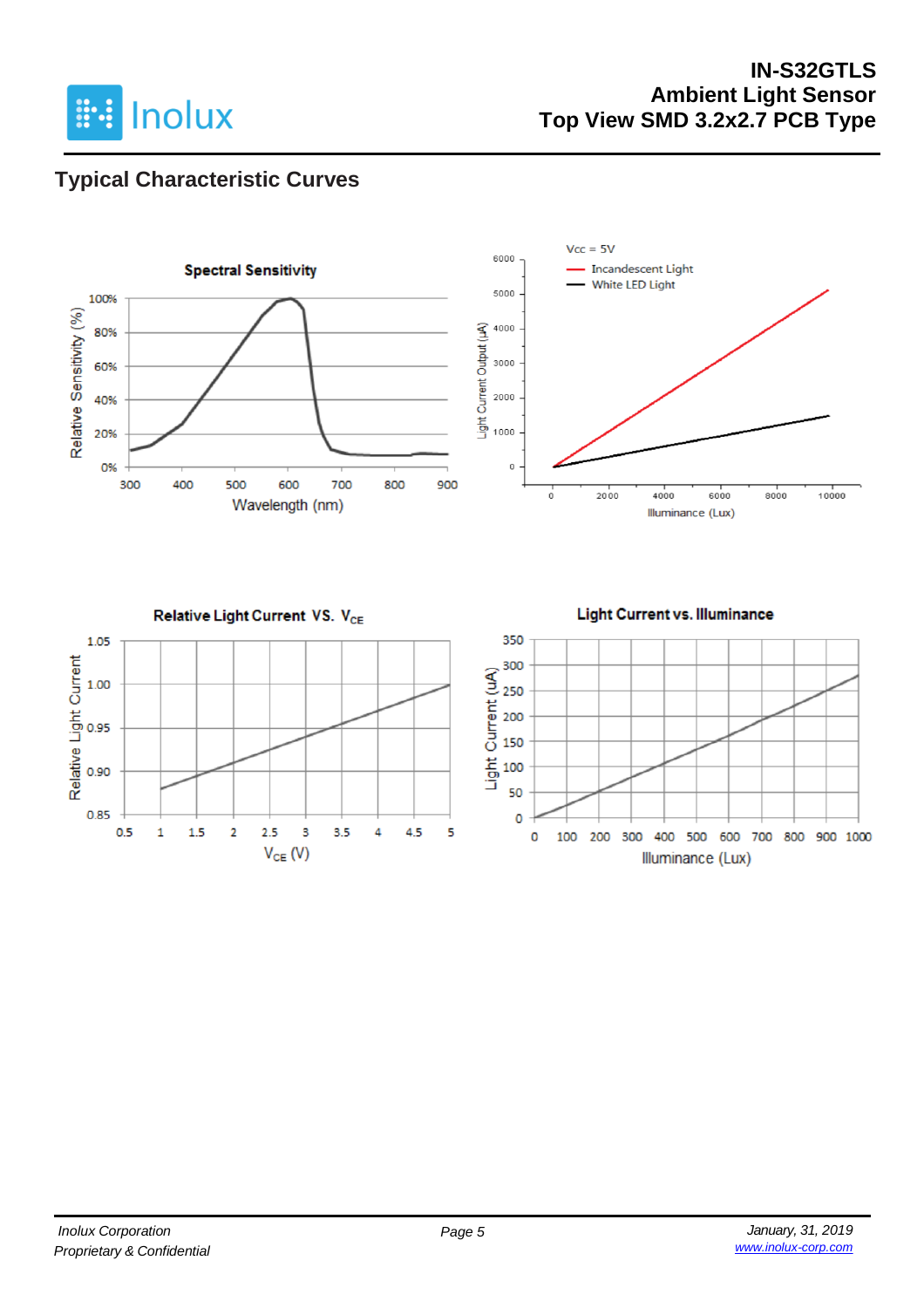

### **IN-S32GTLS Ambient Light Sensor Top View SMD 3.2x2.7 PCB Type**

# **Ordering Information**

| Product    | Symbol           | <b>Parameters</b> | Test conditions           | Min | Тур | Max | Units | Orderable<br>Part Number |
|------------|------------------|-------------------|---------------------------|-----|-----|-----|-------|--------------------------|
| IN-S32GTLS | IPH <sub>1</sub> | Light Current (1) | $VCE=5V$ ,<br>$Ev=100$ Lx | 5   | 30  | -   | μA    |                          |
|            | IPH <sub>2</sub> | Light Current (2) | $VCE=5V$ ,<br>Ev=1000 Lx  | 50  | 300 | -   | μA    | IN-S32GTLS               |
|            | IPH <sub>3</sub> | Light Current (3) | $VCE=5V$ ,<br>Ev=1000 Lx  | 150 | 620 | ۰   | μA    |                          |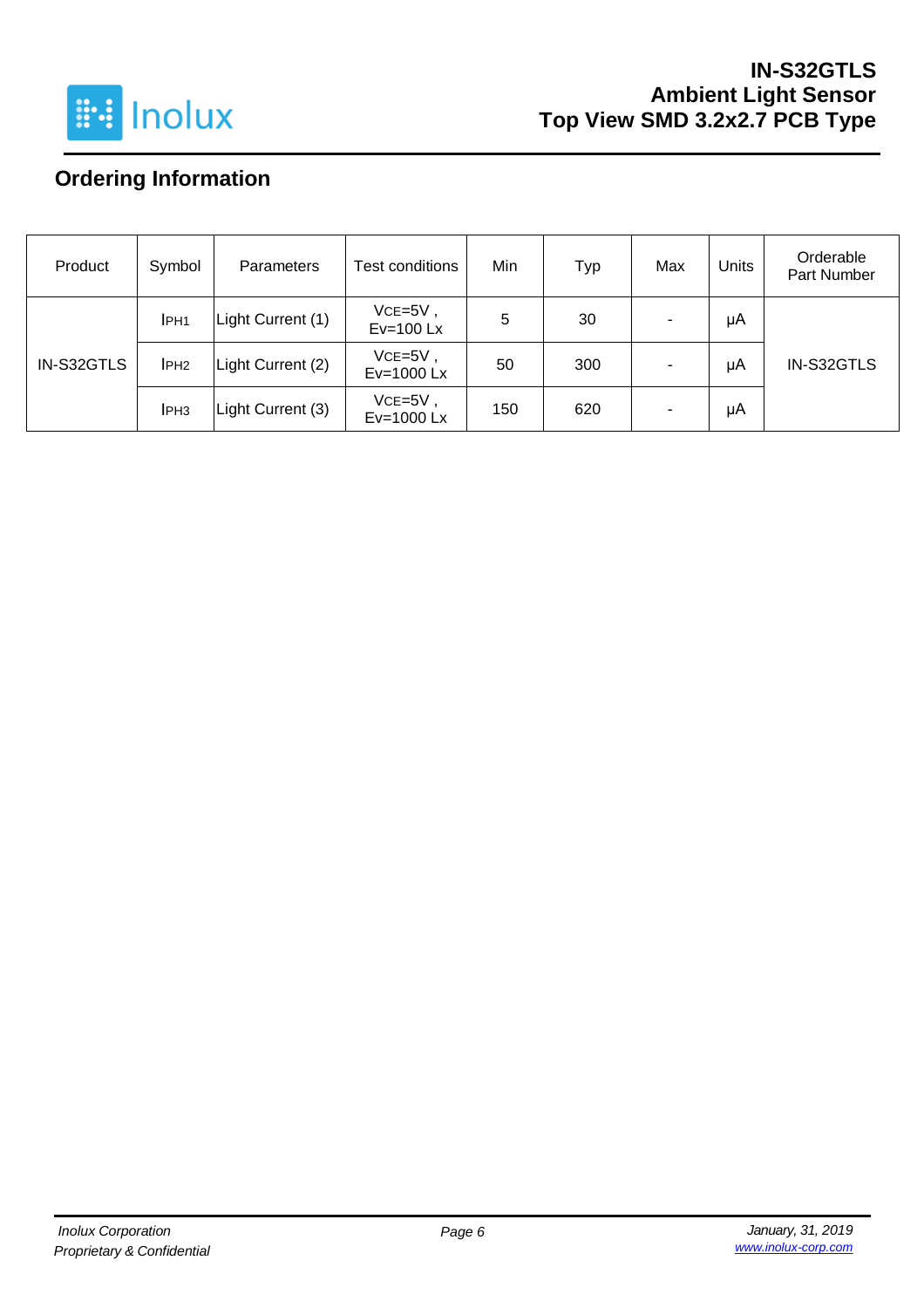

## **Label Specifications**



### **Inolux P/N:**

| ı   | N      | $\qquad \qquad \blacksquare$ | $\sf S$           | 3 | $\overline{2}$ | G                 | T             |                                   | LS.                | $\overline{\phantom{a}}$ | ۰ | $\overline{\phantom{a}}$ |  |
|-----|--------|------------------------------|-------------------|---|----------------|-------------------|---------------|-----------------------------------|--------------------|--------------------------|---|--------------------------|--|
|     |        |                              | Material          |   | Package        | Variation         | Orientation   | Lens                              | Color              |                          |   | Customized<br>Stamp-off  |  |
| SMD | Inolux |                              | $S = PCB$<br>Type |   |                | 32G=3.2x2.7 1.1mm | T = Top Mount | (Blank) = Clear<br>$U = Diffused$ | LS=Light<br>sensor |                          |   |                          |  |

#### **Lot No.:**

| <u>_</u>      |                     |  |       | ◡⊥   | 24     | 001 |
|---------------|---------------------|--|-------|------|--------|-----|
| Internal      | Year (2017, 2018, ) |  | Month | Date | Serial |     |
| $\tau$ racker |                     |  |       |      |        |     |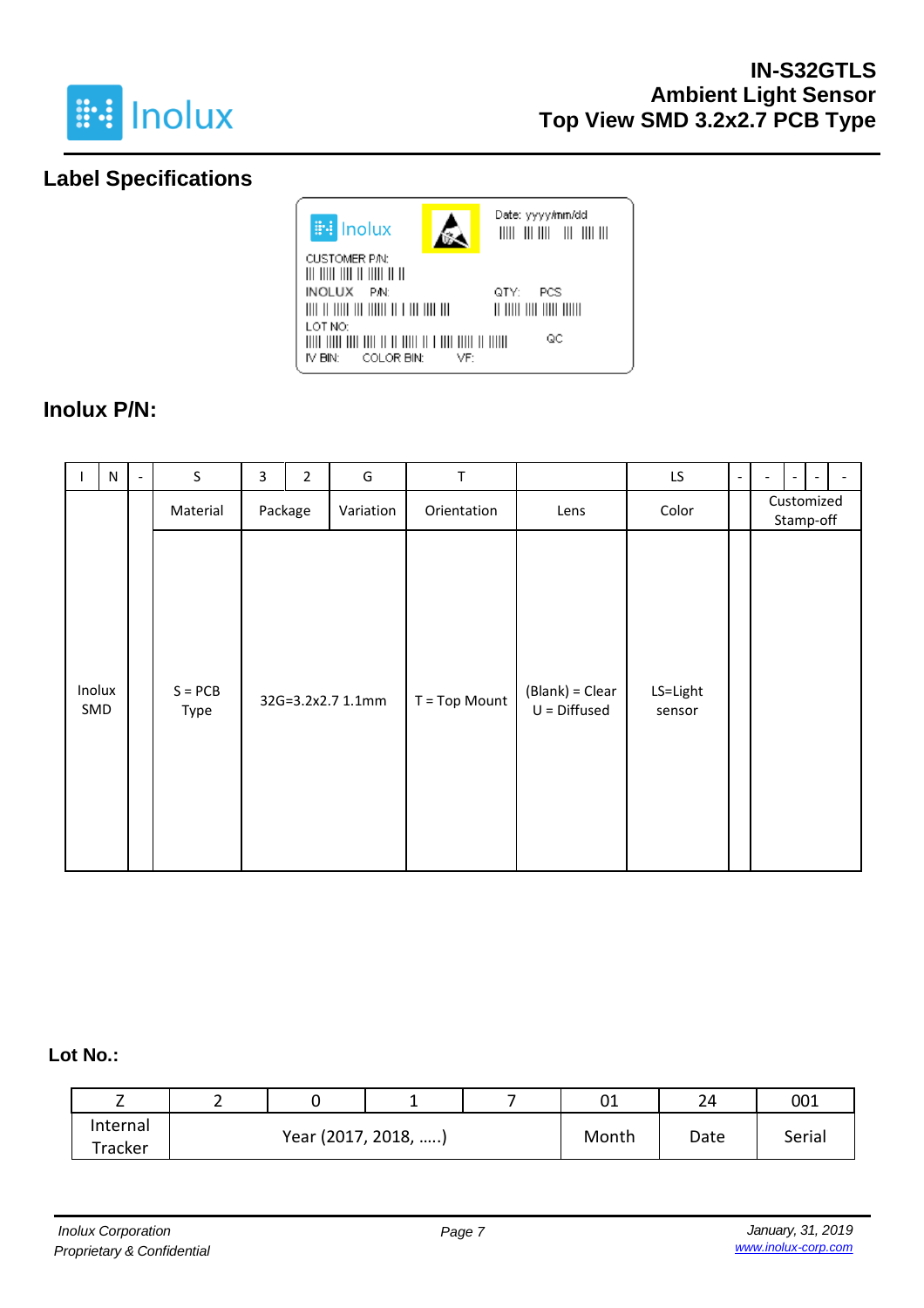

# **Packaging Information: 3000pcs Per Reel**

### Tape Dimension

#### **Packaging Tape Dimension**



| Dim. A         | Dim. B         | Dim. C          | Q'ty/Reel |
|----------------|----------------|-----------------|-----------|
| $3.40 \pm 0.1$ | $2.90 \pm 0.1$ | $1.30 \pm 0.05$ | ЗK        |
|                |                |                 |           |

# Reel Dimension

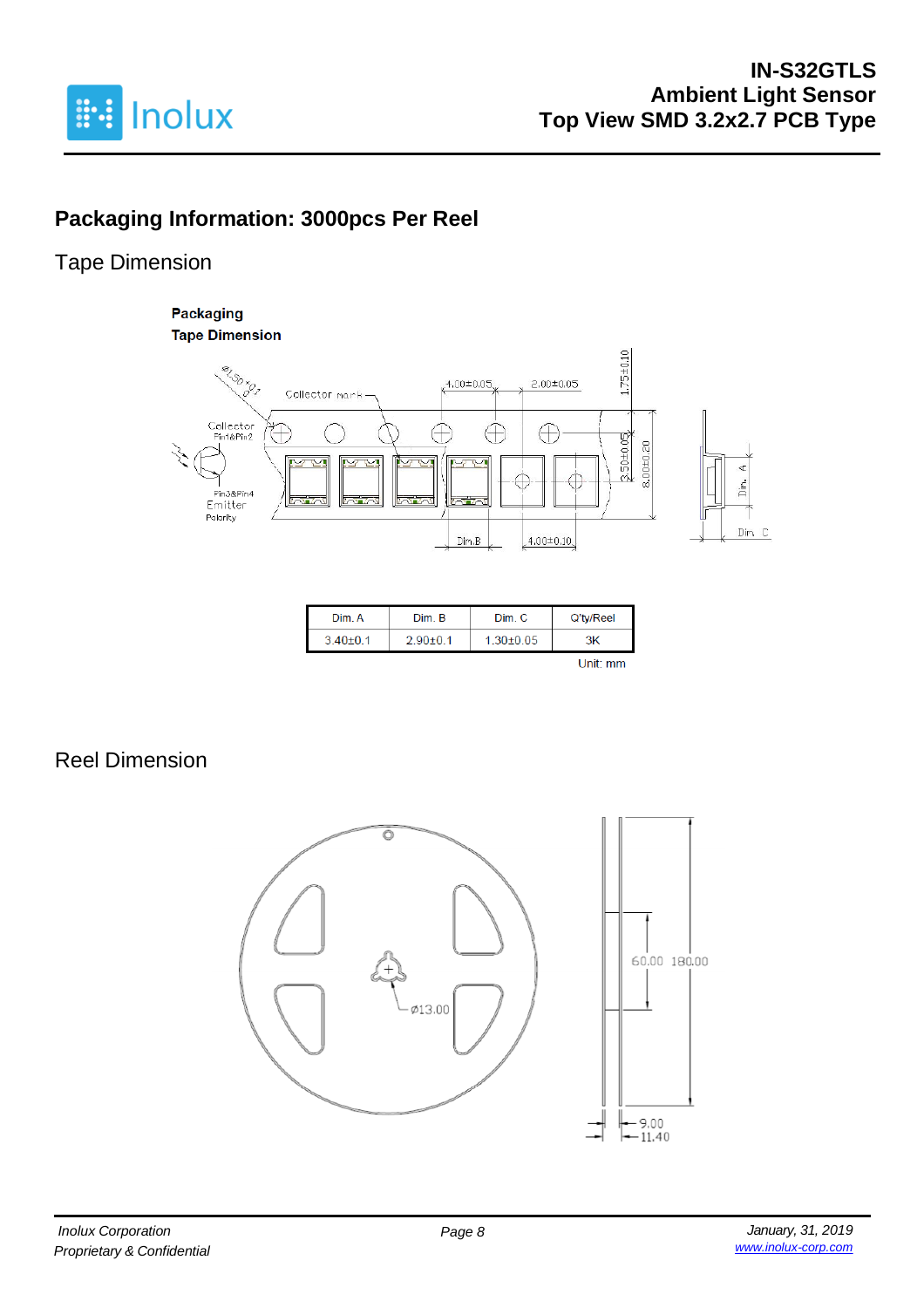

# Packing Dimension



5 cartons/box(盒/箱)

#### 5 boxes per carton are available depending on shipment quantity.

|              | Specification        | Material                         | Quantity         |
|--------------|----------------------|----------------------------------|------------------|
| Carrier tape | Per EIA 481-1A specs | Conductive black tape            | 3000pcs per reel |
| Reel         | Per EIA 481-1A specs | Conductive black                 |                  |
| Label        | IN standard          | Paper                            |                  |
| Packing bag  | 220x240mm            | Aluminum laminated bag/no-zipper | One reel per bag |
| Carton       | <b>IN</b> standard   | lPaper                           | Non-specified    |
| Others:      |                      |                                  |                  |

Each immediate box consists of 5 reels. The 5 reels may not necessarily have the same lot number or the same bin. Each reel has a label identifying its specification; the immediate box consists of a product label as well.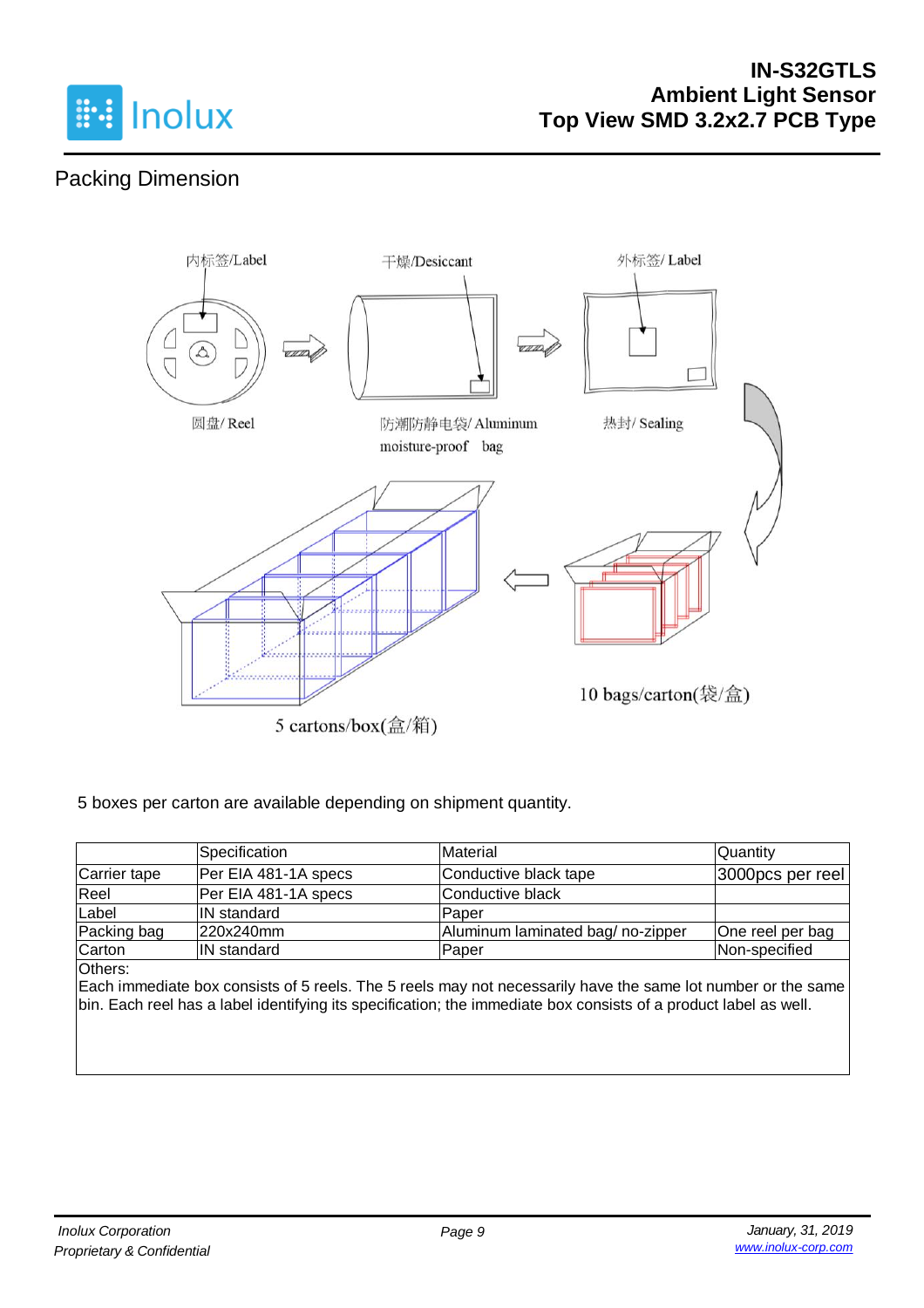

## **Dry Pack**

All SMD optical devices are **MOISTURE SENSITIVE**. Avoid exposure to moisture at all times during transportation or storage. Every reel is packaged in a moisture protected anti-static bag. Each bag is properly sealed prior to shipment.

Upon request, a humidity indicator will be included in the moisture protected anti-static bag prior to shipment.

The packaging sequence is as follows:



### **Reflow Soldering**

- Recommended tin glue specifications: melting temperature in the range of 178~192 <sup>o</sup>C
- The recommended reflow soldering profile is as follows (temperatures indicated are as measured on the surface of the LED resin):

Lead-free Solder Profile 10sec. Max. 260℃ Max. ← 4°C/sec. Max **TEMPERATURE** 60sec. Max. Above 220℃ Pre-heating 180~200℃ 120sec. Max. 4°C/sec. Max. **TIME** 

### **Precautions**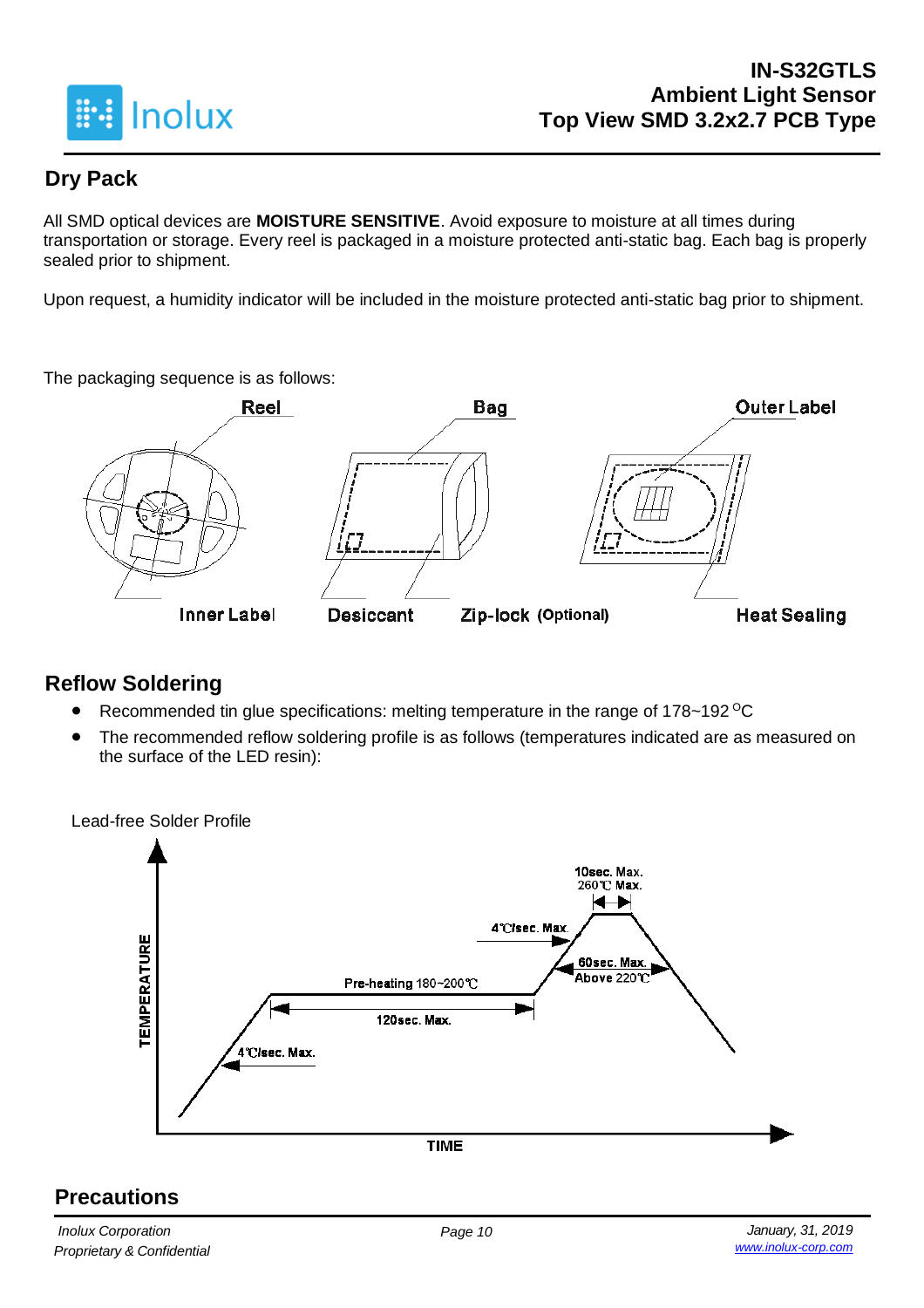

- Avoid exposure to moisture at all times during transportation or storage.
- Anti-Static precaution must be taken when handling GaN, InGaN, and AlInGaP products.
- It is suggested to connect the unit with a current limiting resistor of the proper size. Avoid applying a reverse voltage.
- Avoid operation beyond the limits as specified by the absolute maximum ratings.
- Avoid direct contact with the surface through which the LED emits light.
- If possible, assemble the unit in a clean room or dust-free environment.

### **Reworking**

- Rework should be completed within 5 seconds under  $260^{\circ}$ C.
- The iron tip must not come in contact with the copper foil.
- Twin-head type is preferred.

#### **Cleaning**

Following are cleaning procedures after soldering:

- An alcohol-based solvent such as isopropyl alcohol (IPA) is recommended.
- Temperature x Time should be  $50^{\circ}$ C x 30sec. or <30 $^{\circ}$ C x 3min
- Ultra sonic cleaning: < 15W/ bath; bath volume ≤ 1liter
- Curing:  $100^{\circ}$ C max, <3min

#### **Cautions of Pick and Place**

- Avoid stress on the resin at elevated temperature.
- Avoid rubbing or scraping the resin by any object.
- Electro-static may cause damage to the component. Please ensure that the equipment is properly grounded. Use of an ionizer fan is recommended.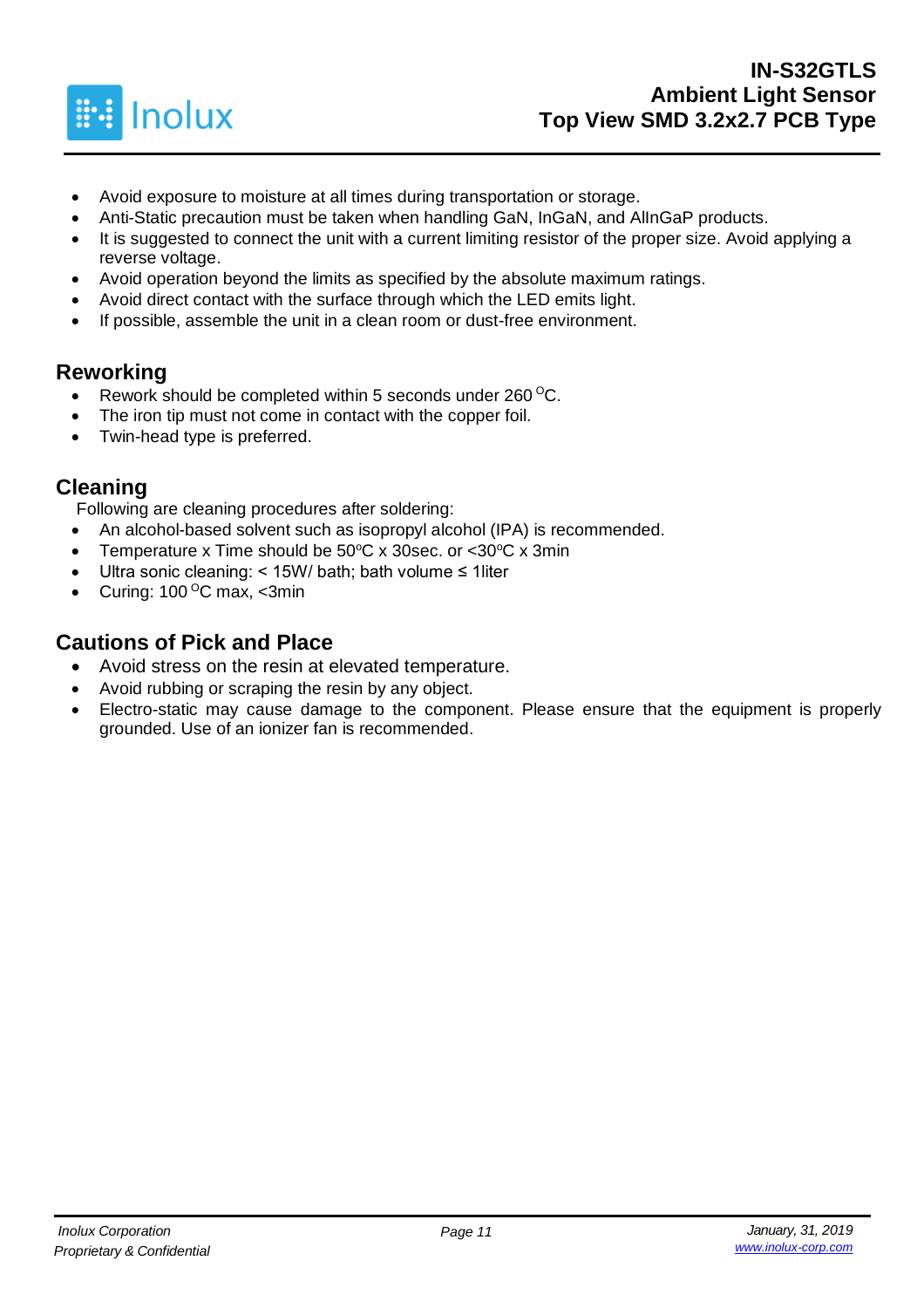

# **Reliability**

| Item                     | Frequency/ lots/ samples/  | <b>Standards</b>   | Conditions                                 |
|--------------------------|----------------------------|--------------------|--------------------------------------------|
|                          | failures                   | Reference          |                                            |
|                          | For all reliability        | J-STD-020          | 1.) Baking at 85°C for 24hrs               |
| Precondition             | monitoring tests according |                    | 2.) Moisture storage at 85°C/60% R.H. for  |
|                          | to JEDEC Level 2           |                    | 168hrs                                     |
|                          | 1Q/ 1/ 22/ 0               | JESD22-B102-B      | Accelerated aging 155°C/24hrs              |
| Solderability            |                            | And CNS-5068       | Tinning speed: 2.5+0.5cm/s                 |
|                          |                            |                    | Tinning: A: 215°C/ 3+1s or B: 260°C/ 10+1s |
|                          |                            | <b>CNS-5067</b>    | Dipping soldering terminal only            |
| Resistance to            |                            |                    | Soldering bath temperature                 |
| soldering heat           |                            |                    | A: 260+/-5°C; 10+/-1s                      |
|                          |                            |                    | B: 350+/-10°C; 3+/-0.5s                    |
|                          | 1Q/ 1/ 40/ 0               | CNS-11829          | 1.) Precondition: 85°C baking for 24hrs    |
| Operating life test      |                            |                    | 85°C/60%R.H. for 168hrs                    |
|                          |                            |                    | 2.) Tamb25°C; IF=20mA; duration 1000hrs    |
| High humidity,           | 1Q/1/45/0                  | <b>JESD-A101-B</b> | Tamb: 85°C                                 |
| high temperature         |                            |                    | Humidity: 85% R.H., IF=5mA                 |
| bias                     |                            |                    | Duration: 1000hrs                          |
|                          | 1Q/ 1/ 20                  | IN specs.          | Tamb: 55°C                                 |
| High temperature<br>bias |                            |                    | $IF = 20mA$                                |
|                          |                            |                    | Duration: 1000hrs                          |
|                          | 1Q/ 1/ 40/ 0               |                    | Tamb25°C, If=20mA,, Ip=100mA, Duty         |
| Pulse life test          |                            |                    | cycle=0.125 (tp=125 $\mu$ s, T=1sec)       |
|                          |                            |                    | Duration 500hrs)                           |
|                          | 1Q/ 1/ 76/ 0               | JESD-A104-A        | A cycle: -40 degree C 15min; +85 degree C  |
|                          |                            | IEC 68-2-14, Nb    | 15 <sub>min</sub>                          |
| Temperature              |                            |                    | Thermal steady within 5 min                |
| cycle                    |                            |                    | 300 cycles                                 |
|                          |                            |                    | 2 chamber/ Air-to-air type                 |
| High humidity            | 1Q/ 1/ 40/ 0               | <b>CNS-6117</b>    | 60+3°C                                     |
| storage test             |                            |                    | 90+5/-10% R.H. for 500hrs                  |
| High temperature         | 1Q/ 1/ 40/ 0               | <b>CNS-554</b>     | 100+10°C for 500hrs                        |
| storage test             |                            |                    |                                            |
| Low temperature          | 1Q/ 1/ 40/ 0               | CNS-6118           | -40+5°C for 500hrs                         |
| storage test             |                            |                    |                                            |